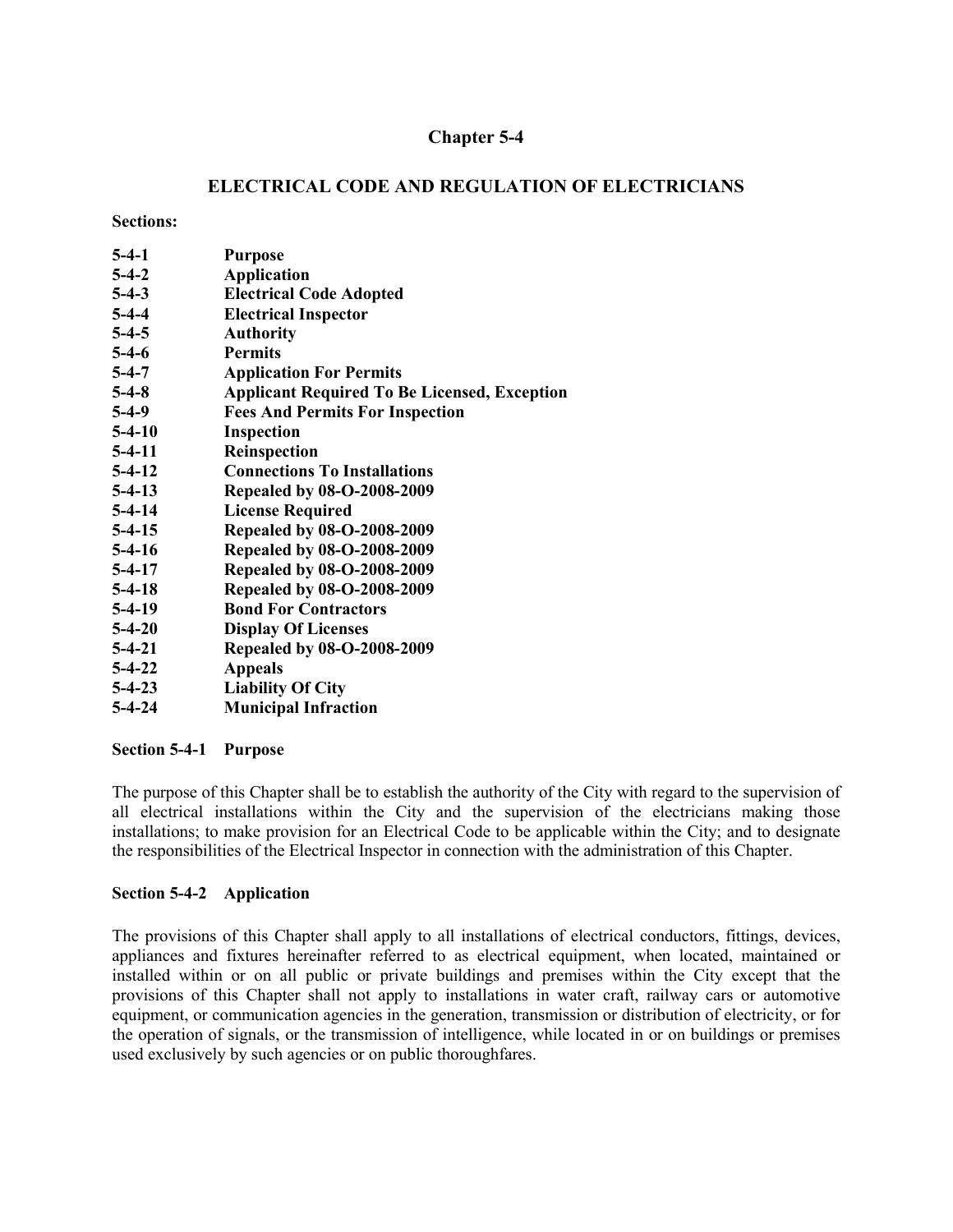## **Section 5-4-3 Electrical Code Adopted**

After published notice and public hearing as required by law, the National Electrical Code, 2014 Edition, as published and approved by the National Fire Protection Association but as adopted and amended from time to time by the electrical examining board within the division of state fire marshal of the Iowa Department of Public Safety pursuant to Iowa Code Section 103.6 and administrative rules pursuant thereto is hereby adopted as the Electrical Code for the City and it is hereby incorporated by reference. All installations, repair or replacement of electrical equipment within the City shall be made in conformance with the Electrical Code for the City and no permit shall be issued by the Electrical Inspector for such a project if the plans and specifications are not in conformance with that Code.

A copy of the National Electrical Code, 2014 Edition, as adopted and amended by the electrical examining board within the division of state fire marshal of the Iowa Department of Public Safety, shall be maintained in the office of the Building Official and shall be available for public inspection during all normal business hours.

Notwithstanding the provisions of the National Electrical Code, 2014 Edition, as adopted and amended by the electrical examining board within the division of state fire marshal of the Iowa Department of Public Safety , , the following provisions shall apply:

(A) All business buildings (either erected, altered or converted for such purpose), public buildings, schools, churches, oil stations, warehouses, bulk oil plants, institutional buildings, apartment houses and all buildings except dwelling houses of not more than two (2) families, shall be wired throughout with rigid conduit, armored cable, flexible steel conduit, metal raceway, electrical metallic tubing, or electrical non-metallic tubing in accordance with NEW requirements, provided, however, that armored cable or flexible steel conduit may be used only where it is impractical to use rigid conduit or electrical metallic tubing, and further provided that in remodeling work in the buildings above mentioned, metal surface raceway may be used in remodeling, where, in the opinion of the Electrical Inspector, it is impractical to install rigid conduit or electrical metallic tubing. However, in all structures having four (4) or more dwelling units, a feeder must be installed to each dwelling unit branch circuit panel and run in conduit or electric metallic tubing. Each individual dwelling unit may be wired in metallic armored cable (BX) or non-metallic sheath cable (Romex).

(B) Basements of all dwelling houses shall be wired in rigid conduit or electric metallic tubing with the same provision for the use of armored cable or flexible steel conduit as provided in the preceding paragraph, provided that where the entrance switch or panel is on a floor other than the basement, the conduit must be continuous from such switch or panel and connect to the basement conduit. The balance of buildings used as dwelling houses for not more than two (2) families and private garages may be wired with non-metallic sheathed cable.

(C) All sign boards or poster boards shall be wired in rigid conduit or electric metallic tubing.

(Ord. No. 019697, Amended, 08/19/96) (Ord. 01-O-2016-2017, Amended, 09/06/2016; Ord. 08-O-2008-2009, Amended, 01/05/2009; Ord. 10-O-2000-2001, Amended, 12/04/2000)

## **Section 5-4-4 Electrical Inspector**

The Building Official is hereby designated as the Electrical Inspector and charged with the responsibility for performing all of the administrative and inspection functions required by the City by this Chapter and not otherwise delegated.

(Ord. 08-O-2008-2009, Amended, 01/05/2009)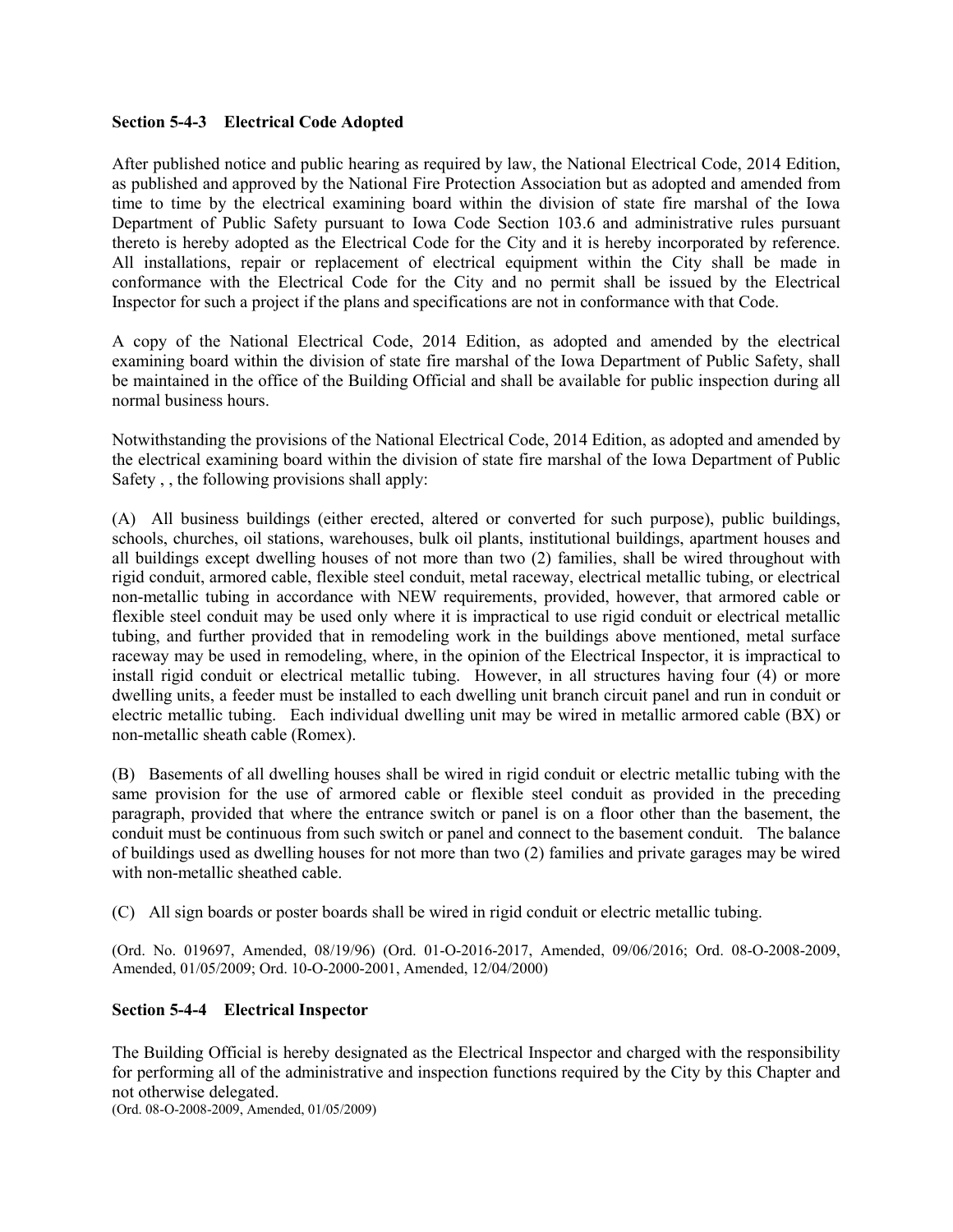#### **Section 5-4-5 Authority**

The Electrical Inspector shall have the right, during reasonable hours, to enter any building or premises in the discharge of any of his/her duties, for the purpose of making any inspection, reinspection or the testing of any electrical equipment contained therein. When any electrical equipment is found by the Electrical Inspector to be dangerous to persons or property because of defective installation, he/she shall forthwith notify, in writing, the person owning, maintaining or responsible for such equipment; such notice shall specify the particulars wherein said equipment is defectively maintained or installed, and require that changes be made therein at the earliest possible time deemed reasonable by the Inspector and which will, in the judgment of the Inspector, render such equipment or installation safe, under penalty of having such equipment or installation removed or disconnected. In cases of emergency, or if necessary, for the safety of persons or property, or when such equipment of installation might interfere with any signal system maintained by the Fire or Police departments of the City, the Electrical Inspector shall immediately disconnect or order the disconnection of such electrical equipment.

#### **Section 5-4-6 Permits**

No electrical equipment shall be installed within or on any building, structure or premises, publicly or privately owned, nor any alterations or additions made in existing equipment, without first securing a permit therefore from the Electrical Inspector except that a permit shall not be required to construct, maintain or install any of the following classes of electrical work:

(A) Minor work and repairs where cost of material shall not exceed one hundred dollars (\$100.00).

(B) The installation, alteration or repair of electrical equipment installed by or for any electrical supply agency, for the use of such agency, in the generation, transmission, distribution or metering of electricity.

(C) Any work involved in the manufacturing, testing, servicing, altering or repairing of electrical equipment or apparatus, except that this exemption shall not include any permanent wiring.

(D) Inspections and an electrical permit are not required if all of the following conditions apply:

1. The installation is performed by a licensed Electrical Contractor, Residential Electrical Contractor or their employees.

2. The installation does not in any way involve work within a new or existing switchboard or panelboard.

3. The installation does not exceed 30 amps.

4. The installation does not exceed 277 volts, single phase.

(Ord. 01-O-2016-2017, Amended, 09/06/2016)

#### **Section 5-4-7 Application For Permits**

Applications for permits describing the work to be done, shall be made in writing to the Electrical Inspector by the person installing the work. The Electrical Inspector may, in his/her discretion, waive the necessity of a written application and accept an oral application. The Electrical Inspector shall determine the type of information required to determine compliance with this Chapter and may require that written applications be in a particular format and he/she may also require that formal plans and specifications be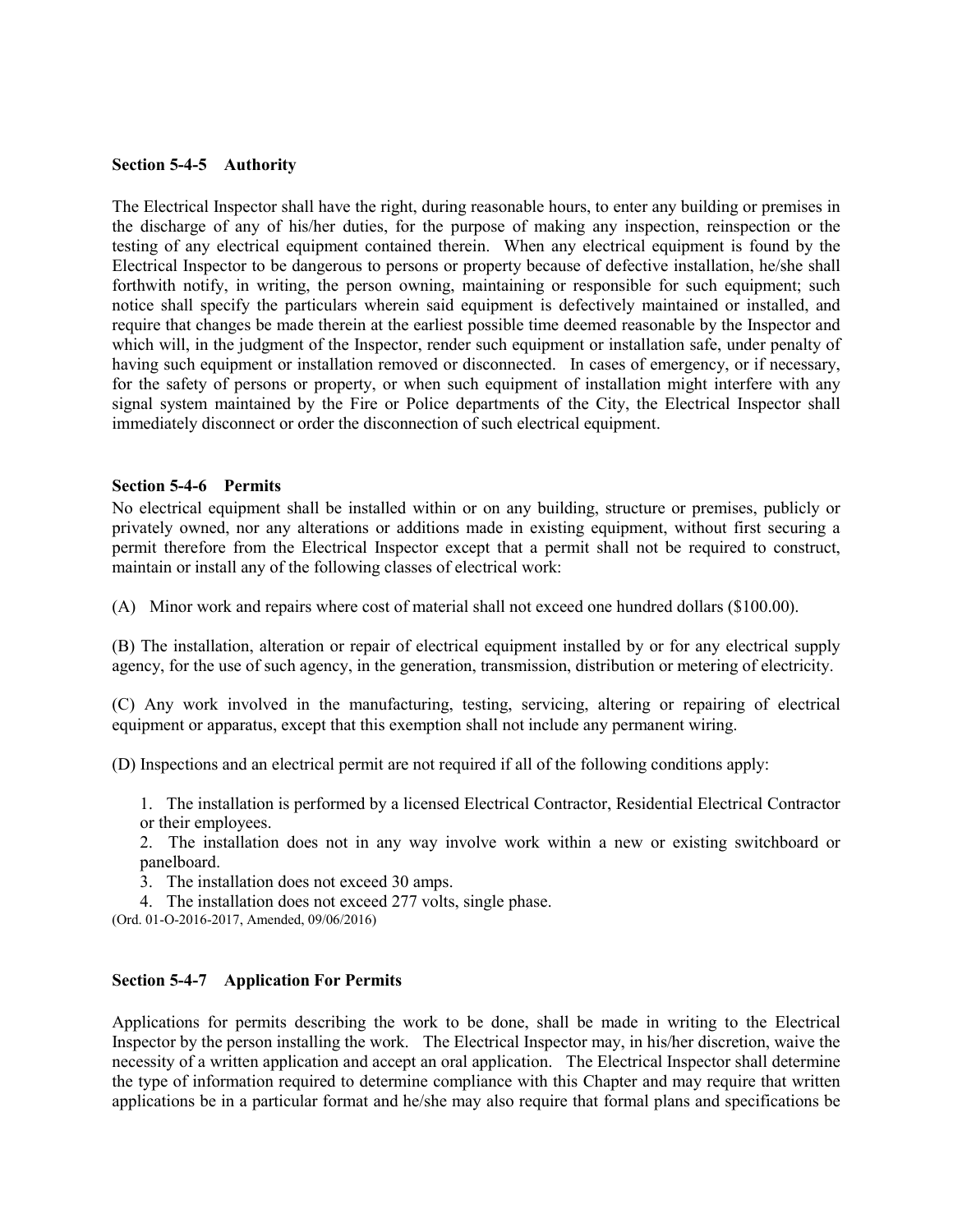filed if necessary to determine compliance. When the Electrical Inspector determines that the electrical installation proposed complies with this Chapter, and upon payment of the required fee, he/she shall then issue a permit required by 5-4-6.

## **Section 5-4-8 Applicant Required To Be Licensed, Exception**

No permits for the installation or alteration of any electrical equipment shall be issued to any person, unless the applicant therefor is the owner of a license entitling such applicant to secure permits for and to execute the work described in the application for the permit, except that a homeowner shall be entitled to a permit for an existing residence in which he/she resides, but not including a new electrical service, in accordance with State licensing requirements. New homes must be wired by a Master Electrician, licensed by the State of Iowa.

(Ord. 08-O-2008-2009, Amended, 01/05/2009)

## **Section 5-4-9 Fees And Permits For Inspection**

Before any permit is granted for the installation, repair or alteration of electrical equipment, the person making application therefor shall pay to the City Clerk, in advance, the fees in the amount set by Council Resolution.

(Ord. 12-O-2004-2005, Amended, 12/06/2004)

#### **Section 5-4-10 Inspection**

Upon the completion of any installation or alteration requiring an electrical permit it shall be the duty of the person making the installation or alteration to notify the Electrical Inspector who shall inspect the installation or alteration within twenty-four (24) hours of the time such notice is given, exclusive of Saturdays, Sundays, and holidays, or as soon thereafter as practical. If the Electrical Inspector shall find such installation or alteration in conformity with the provisions of this Chapter, he/she shall inform the person making such installation or alteration verbally of his/her approval. He/she shall also inform the agency supplying the electricity of his/her approval of the installation or alteration of electrical equipment by a written certificate, the duplicate going to the Electrical Supply Agency and the original to be retained by the Electrical Inspector. When any electrical equipment is to be hidden or concealed from view by the permanent placement of parts of the building, the person installing the equipment shall notify the Inspector and such equipment shall not be concealed until it has been inspected and approved by him/her, or until twenty-four (24) hours following notification, exclusive of Saturdays, Sundays and holidays provided that on any large installation, where the concealment of equipment proceeds continuously, the person installing such equipment shall give the Electrical Inspector due notice, and inspection shall be made periodically during the progress of the work period.

#### **Section 5-4-11 Reinspection**

The Electrical Inspector may make any reinspections that he/she feels are necessary and he/she is hereby authorized to make inspections of any electrical installations or devices which are reported to him/her as dangerous or which he/she believes to be dangerous.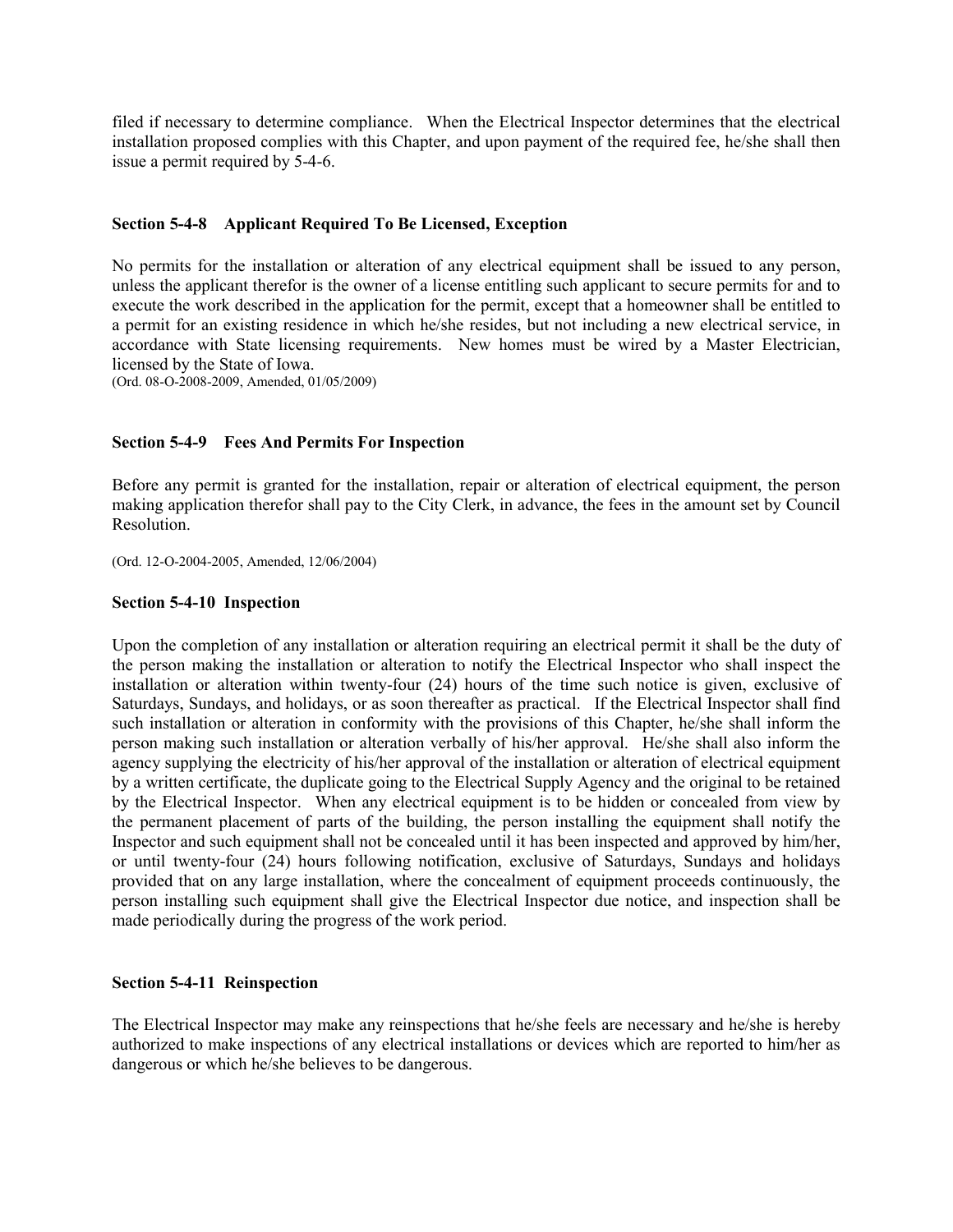#### **Section 5-4-12 Connections To Installations**

It shall be unlawful for any person to make any connection from a supply of electricity, or to supply electricity to any electrical equipment for the installation of which a permit is required, or which has been disconnected or ordered to be disconnected by the Electrical Inspector, until a certificate of approval has been issued and authorized in connection with the use of such equipment.

## **Section 5-4-14 License Required**

Except as otherwise provided by law, no person shall plan, layout and supervise the installation of wiring, apparatus and equipment for electrical light, heat, power or other related purposes, nor shall they apply for a permit under the provisions of 5-4-7 and 5-4-8, unless that person: is licensed by the State of Iowa as a Master Electrician or is a Bonded Electrical Contractor with at least one Master Electrician in his/her employ.

(Ord. 08-O-2008-2009, Amended, 01/05/2009)

## **Section 5-4-19 Bond For Contractors**

Any person, engaged as a contractor doing electrical wiring or installing any electrical wiring apparatus or equipment for electrical light, heat or power, must, before commencing the project, file with the City Clerk to be approved by the Council, a bond in the sum of ten thousand dollars (\$10,000.00) conditioned on the faithful performance of all duties and regulations required by this Chapter; the prompt payment to the City of any sums that may become due or owing to the City by reasons of this Chapter, payment of all fines imposed upon him/her for violations of this Chapter during the life of said bond; and contractor pledging to indemnify and hold harmless the City from liabilities for damages arising from his/her negligence or lack of skill in doing, protecting or completing his/her work. The contractor shall be or have at least one Master Electrician in his/her employment in order to be duly bonded in the City to perform any kind of electrical installation of equipment or materials.

## **Section 5-4-20 Display Of Licenses**

Every holder of a license shall keep his/her license displayed in a conspicuous place in his/her place of business at all times.

#### **Section 5-4-22 Appeals**

Any person may register an appeal in writing with the Board of Appeals for a review of any decision or order of the Electrical Inspector acting in that capacity, provided that such appeal be made within five (5) days after such person shall have been notified of such decision by the Electrical Inspector. Notice of such appeal shall be completed by filing a written notice with the Electrical Inspector. Upon receipt of such appeal, the Board of Appeals shall proceed to examine whether the action of the Electrical Inspector was in accordance with the provisions of the Code and after such investigation and hearing, the Board of Appeals shall within five (5) days issue its final determination in writing. (Ord. Ord. 03-O-2001-2002, Amended, 08/20/2001)